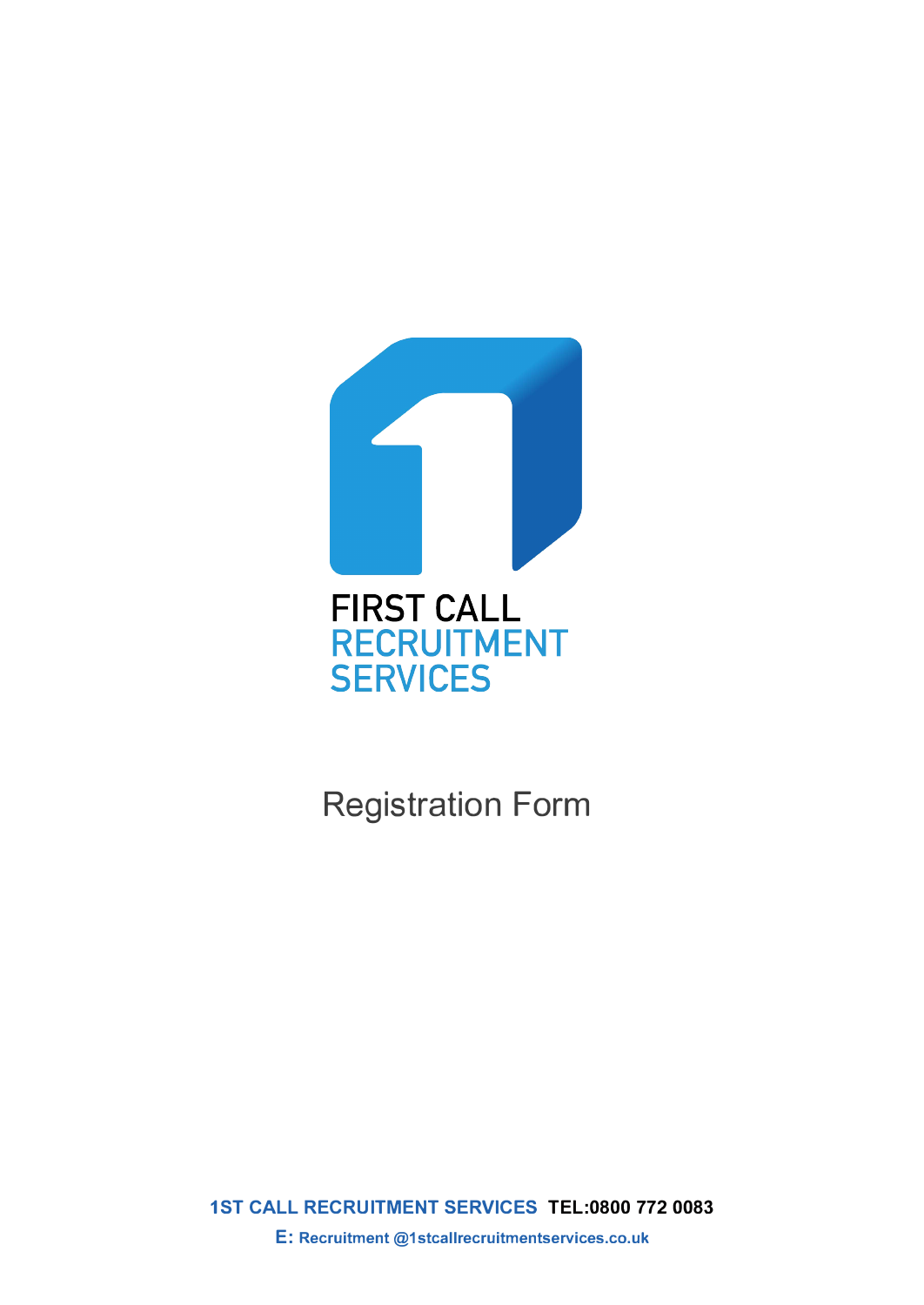# **Personal details**

| Surname:                                                                                                                                                                                                                                                                                        |                    | First names (in full):                                                       |                                                                   |  |
|-------------------------------------------------------------------------------------------------------------------------------------------------------------------------------------------------------------------------------------------------------------------------------------------------|--------------------|------------------------------------------------------------------------------|-------------------------------------------------------------------|--|
| Previous names (including maiden name):                                                                                                                                                                                                                                                         |                    | Title (please select):                                                       | Date of birth:                                                    |  |
| Nationality:                                                                                                                                                                                                                                                                                    |                    | Contact details:                                                             |                                                                   |  |
| Current address:                                                                                                                                                                                                                                                                                |                    | Email:<br>Home:<br>Mobile:                                                   | Passport no:                                                      |  |
| Postcode:                                                                                                                                                                                                                                                                                       |                    | Work:                                                                        | Driving licence no:                                               |  |
| Are you available now?<br>If 'no', please state date when available?                                                                                                                                                                                                                            | Yes<br><b>No</b>   | Can you work?                                                                |                                                                   |  |
| National Insurance Number:                                                                                                                                                                                                                                                                      | $-1 - 1 - 1$       | <b>Nights</b><br>Days                                                        | <b>Shifts</b><br>Weekends                                         |  |
| Do you have a current driving licence?                                                                                                                                                                                                                                                          | Yes<br><b>No</b>   | Do you need a work permit?                                                   | Yes<br><b>No</b>                                                  |  |
| Do you belong to a trade union?                                                                                                                                                                                                                                                                 | Yes<br><b>No</b>   | How do you normally get to work?<br>(eg car, public transport):              |                                                                   |  |
| Do you have safety boots?                                                                                                                                                                                                                                                                       | Yes<br><b>No</b>   | Do you have a hi visibility vest?                                            | <b>No</b><br><b>Yes</b>                                           |  |
| Do you have any criminal convictions?<br>(Disclosures are subject to the Rehabilitation of Offenders Act 1974.) Failure to declare a conviction may require us to exclude you from our register or terminate an assignment if the offence is<br>not declared but later comes to light           | Yes<br><b>No</b>   | If yes please state convictions and dates:                                   |                                                                   |  |
| Do you have any health conditions or disabilities that are relevant to the position or role you seek?<br>(back or arm problems, eye or hearing conditions, diabetes, heart complaint wheel chair user or any other medical conditions which may impair<br>your efficiency in the work you seek) |                    |                                                                              | Yes<br><b>No</b>                                                  |  |
| If 'yes' please specify and during your interview we will discuss your needs further.                                                                                                                                                                                                           |                    |                                                                              |                                                                   |  |
| In the rare event of an emergency we need to be able to contact the<br>appropriate person quickly:                                                                                                                                                                                              |                    | What type of work are you looking for?                                       |                                                                   |  |
| Name of emergency contact:                                                                                                                                                                                                                                                                      | Telephone day:     | Temporary                                                                    | Permanent                                                         |  |
| Relationship (e.g. partner, parent):                                                                                                                                                                                                                                                            | Telephone evening: | Description:                                                                 |                                                                   |  |
| What salary are you looking for?                                                                                                                                                                                                                                                                |                    | How far (in time) are you willing to travel for work?                        |                                                                   |  |
| Hourly: £                                                                                                                                                                                                                                                                                       | Annual: £          |                                                                              |                                                                   |  |
| Are there any companies you'd prefer to work for?                                                                                                                                                                                                                                               |                    | Are there any companies you do not want us to contact?                       |                                                                   |  |
| Is there anything else you would like to tell us about yourself?                                                                                                                                                                                                                                |                    |                                                                              |                                                                   |  |
| <b>Bank details</b>                                                                                                                                                                                                                                                                             |                    |                                                                              |                                                                   |  |
| Name of bank:                                                                                                                                                                                                                                                                                   | Account no:        |                                                                              | If Umbrella please name with<br>reference number (if applicable): |  |
| Account in name of:                                                                                                                                                                                                                                                                             | Sort code:         |                                                                              |                                                                   |  |
| <b>1ST CALL RECRUITMENT SERVICES</b>                                                                                                                                                                                                                                                            |                    | 1ST CALL RECRUITMENT SERVICES is registered in England and Wales No 11429884 |                                                                   |  |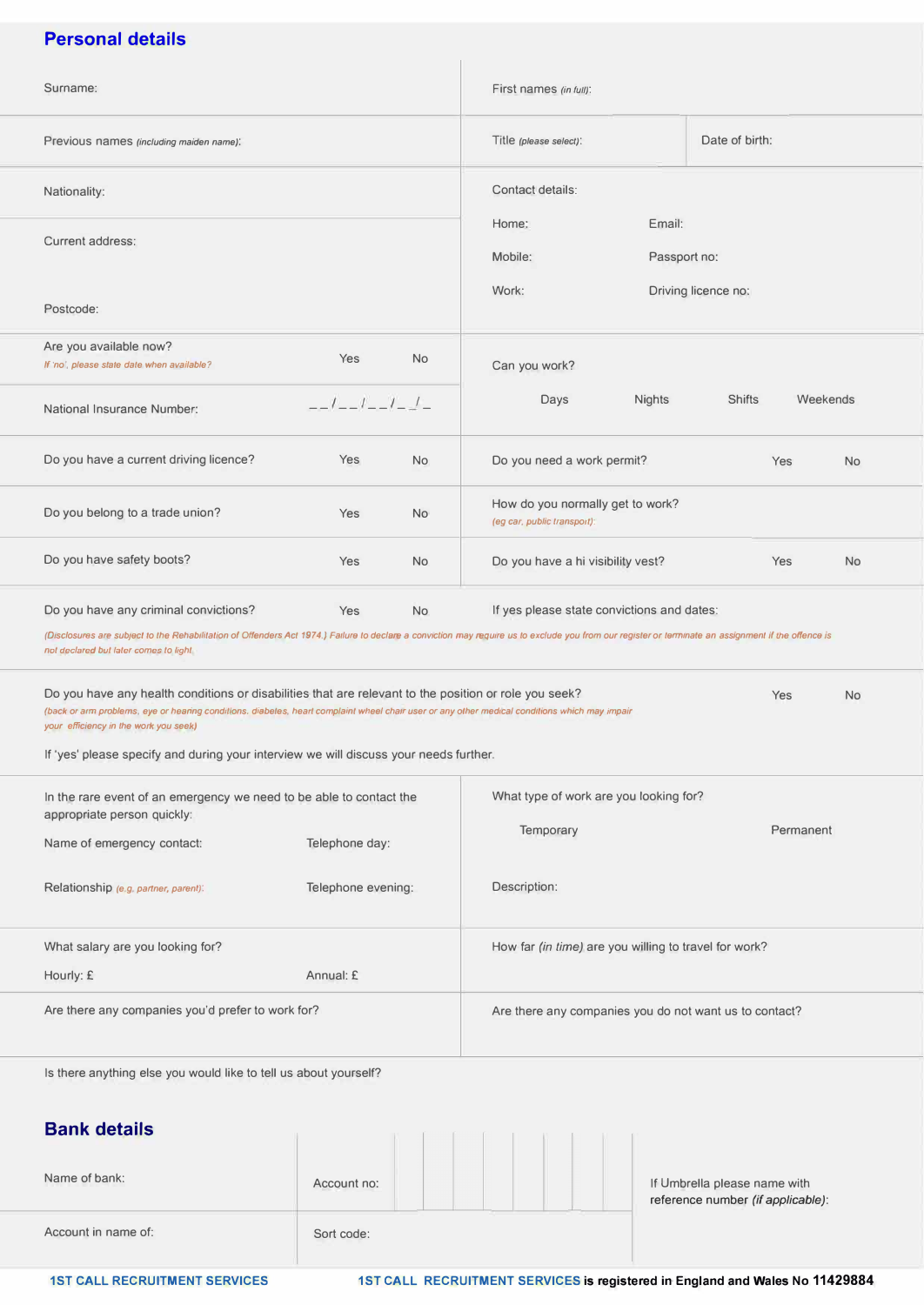# **Work history**

Please give details of your work history for the last 5 years starting with your most recent employer first. Please give full details, including month and year when listing dates, as we will seek to obtain references. Ask for a continuation sheet if required.

| From (mm/yy):                                        | To $(mm/yy)$ :          | Types of vehicle driven?                                                     |
|------------------------------------------------------|-------------------------|------------------------------------------------------------------------------|
| Job title:<br>Department:<br>Company name & address: |                         | Type of trailer?<br>How many drops/deliveries?<br>What areas?                |
| Postcode:                                            |                         | What else did you do?                                                        |
| Tel:                                                 | Fax:                    | Salary/Pay rate: £                                                           |
| Name of manager:<br>(inc. title)                     |                         | Reason for leaving:                                                          |
| (office use only)                                    | <b>Sent</b>             | Recieved                                                                     |
| From (mm/yy):                                        | To $(mm\gamma\gamma)$ : | Types of vehicle driven?                                                     |
| Job title:                                           | Department:             | Type of trailer?                                                             |
| Company name & address:                              |                         | How many drops/deliveries?<br>What areas?                                    |
| Postcode:                                            |                         | What else did you do?                                                        |
| Tel:                                                 | Fax:                    | Salary/Pay rate: £                                                           |
| Name of manager:<br>(inc. title)                     |                         | Reason for leaving:                                                          |
| (office use only)                                    | <b>Sent</b>             | <b>Recieved</b>                                                              |
| From (mm/yy):                                        | To $(mm/yy)$ :          | Types of vehicle driven?                                                     |
| Job title:                                           | Department:             | Type of trailer?<br>How many drops/deliveries?                               |
| Company name & address:                              |                         | What areas?                                                                  |
| Postcode:                                            |                         | What else did you do?                                                        |
| Tel:                                                 | Fax:                    | Salary/Pay rate: £                                                           |
| Name of manager:<br>$(inc.$ title $)$                |                         | Reason for leaving:                                                          |
| (office use only)                                    | <b>Sent</b>             | <b>Recieved</b>                                                              |
| <b>1ST CALL RECRUITMENT SERVICES</b>                 |                         | 1ST CALL RECRUITMENT SERVICES is registered in England and Wales No 11429884 |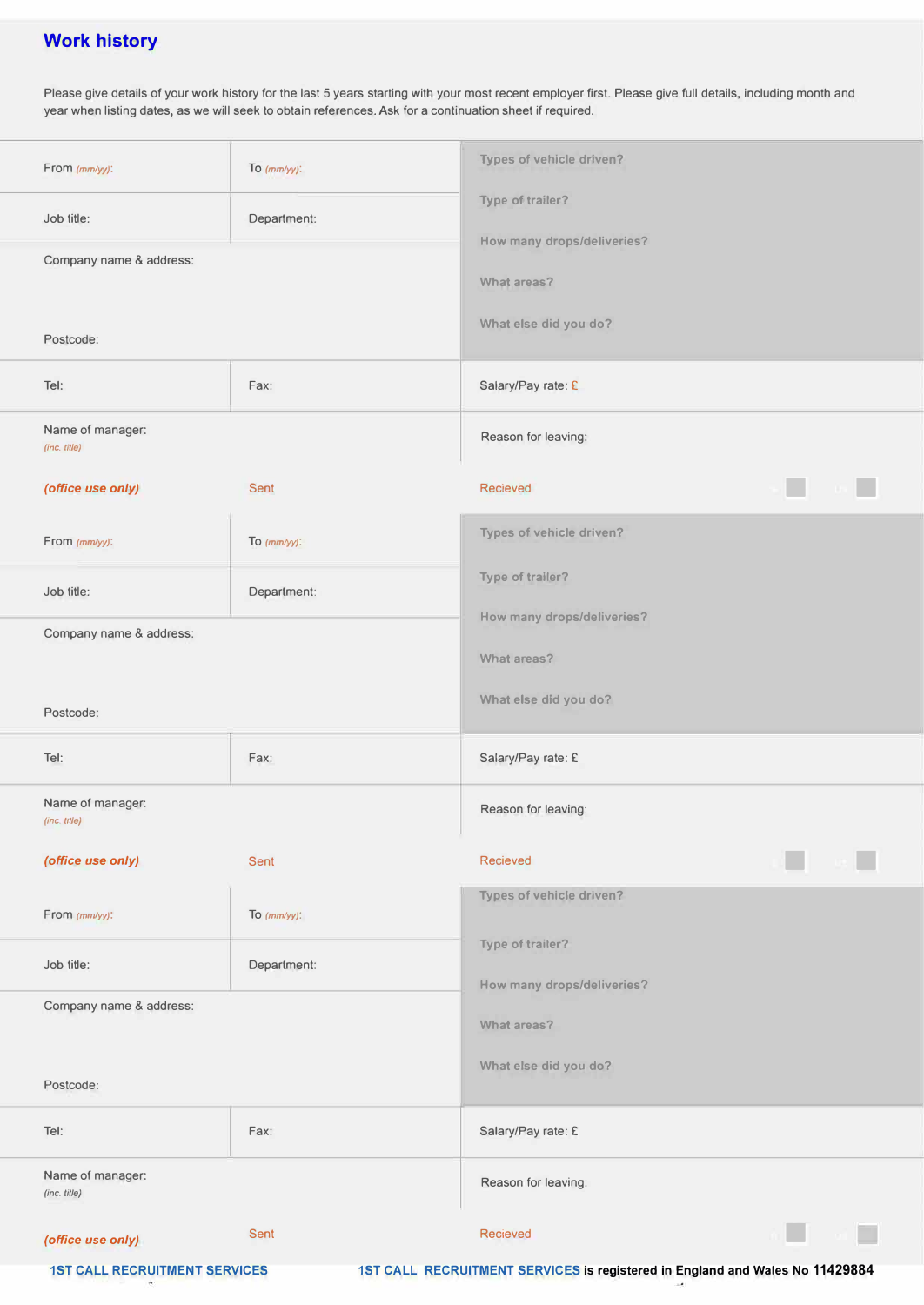# **Experience**

Please tick if you have had experience in any of the following:

| 'A' Frame                | Draw bar           | Moffet forklift    | Ropes           | Tail lift    |
|--------------------------|--------------------|--------------------|-----------------|--------------|
| <b>ADR</b>               | Flat bed           | Multi-drop         | Royal mail      | Tanker       |
| <b>Building supplies</b> | Gas fridge         | Nights out         | Semi-auto       | Timber       |
| Cages                    | Hand ball          | Parcels            | <b>Sheets</b>   | Tipper       |
| Chains                   | Home delivery      | Plant machinery    | Skip            | Transporter  |
| Counter balance          | Low loader         | Reach              | <b>Splitter</b> | Wagon & drag |
| Curtain sided            | Manriser           | Refrigerator       | <b>Steel</b>    | Wet fitting  |
| Demount                  | <b>Manual HIAB</b> | <b>Remote HIAB</b> | <b>Straps</b>   | White goods  |
| Digital tacho            | Mixer              | Removals           | Tachograph      | Warehouse    |

# **Declaration**

**1.** Have you at any time in the last five years been convicted of any motoring offence?

| Yes                                                | <b>No</b>                           |               | If yes, please specify:         |                                                                              |          |        |                                                                                                                                                     |               |
|----------------------------------------------------|-------------------------------------|---------------|---------------------------------|------------------------------------------------------------------------------|----------|--------|-----------------------------------------------------------------------------------------------------------------------------------------------------|---------------|
| occurred which may result in a future prosecution? |                                     |               |                                 |                                                                              |          |        | 2. Have you during the past ten years had your licence suspended? At the date of signing this form is there any prosecution pending or has anything |               |
| Yes                                                | <b>No</b>                           |               |                                 | If yes, please specify length of ban and any penalty points:                 |          |        |                                                                                                                                                     |               |
|                                                    |                                     |               |                                 | 3. How many commercial accidents have you been in, in the last three years?  |          |        |                                                                                                                                                     |               |
| Yes                                                | <b>No</b>                           |               | If yes, please specify w/dates: |                                                                              |          |        |                                                                                                                                                     |               |
|                                                    | may impair your driving efficiency? |               |                                 |                                                                              |          |        | 4. Have you to your knowledge any physical or mental defect or infirmity or do you suffer from diabetes, heart complaint or any other disease which |               |
| Yes                                                | <b>No</b>                           |               | If yes, please specify:         |                                                                              |          |        |                                                                                                                                                     |               |
| mentioned in 4 above.                              |                                     |               |                                 |                                                                              |          |        | I the undersigned undertake to inform you of anything occurring in the future which may result in a prosecution or my contracting any disease       |               |
|                                                    |                                     |               |                                 | I certify that I have worked the following hours during the past seven days: |          |        |                                                                                                                                                     |               |
| Day                                                |                                     | <b>Monday</b> | <b>Tuesday</b>                  | Wednesday                                                                    | Thursday | Friday | <b>Saturday</b>                                                                                                                                     | <b>Sunday</b> |
| <b>Date</b>                                        |                                     |               |                                 |                                                                              |          |        |                                                                                                                                                     |               |
| <b><i>'</i></b> Rowrs                              |                                     |               |                                 |                                                                              |          |        |                                                                                                                                                     |               |
|                                                    |                                     |               |                                 |                                                                              |          |        |                                                                                                                                                     |               |

I confirm that 1st Call Recruitment services have given me timesheets and clear instructions on how to complete them.I am fully aware of the Working Time Road Transport Regulation and understand the importance of recording my working time accurately for 1st Call Recruitment Services and any additional work to enable them to maintain an accurate record of my weekly working time.

| Please complete signature: |  |
|----------------------------|--|
|                            |  |

 $Name:$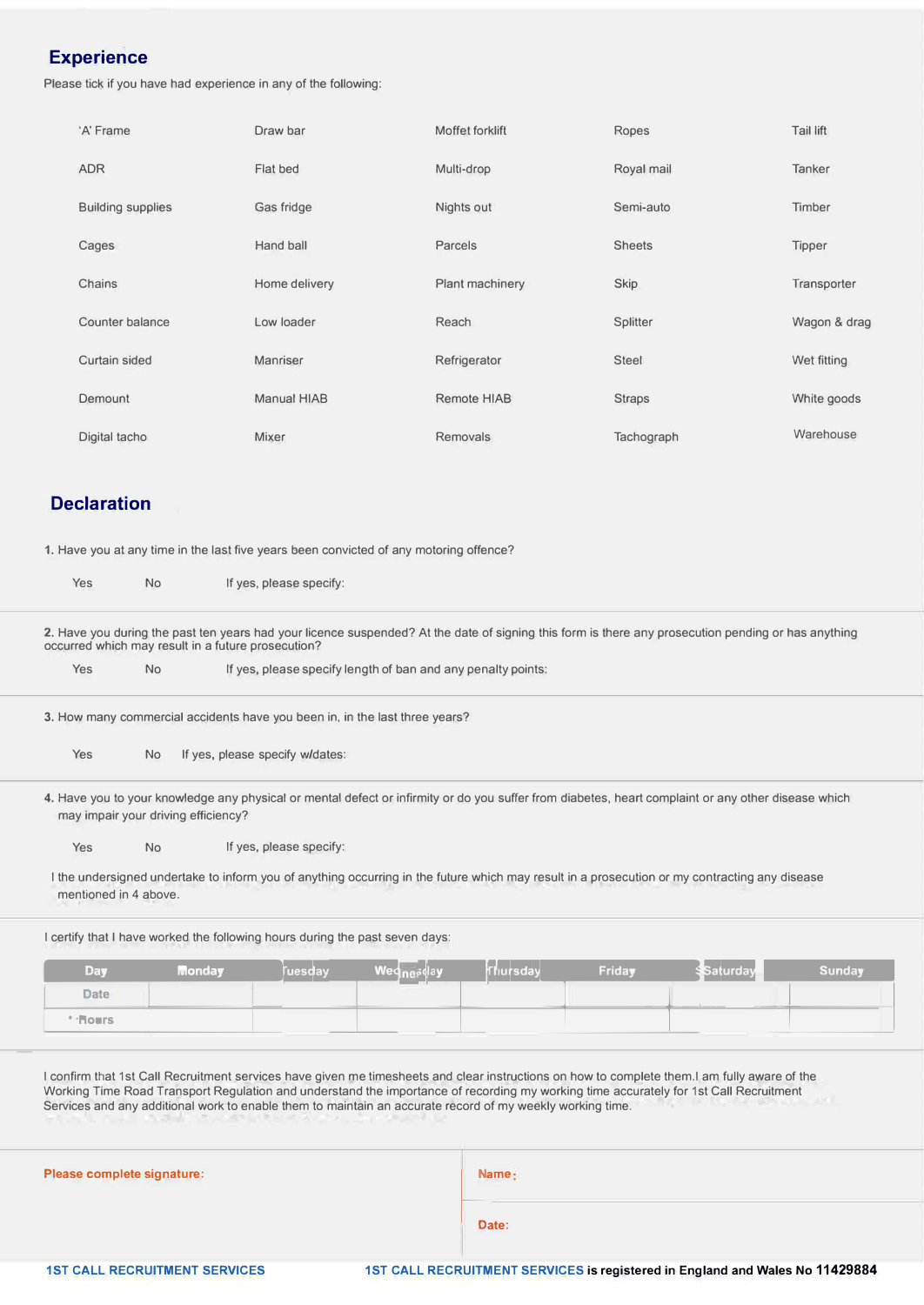# **Tachograph test**

**1.** On UK journeys, the total time spent driving each day must not normally exceed *(please select one):* 

| 8 hours                                                                   | 9 hours  | 10 hours | 11 hours                                                                                                      |                   |        |
|---------------------------------------------------------------------------|----------|----------|---------------------------------------------------------------------------------------------------------------|-------------------|--------|
| 2. However, on 2 days in the week you may extend your driving time up to  |          |          |                                                                                                               | hours.            |        |
|                                                                           |          |          | 3. You must take a statutory rest period after a period of accumulated driving of                             | hours.            |        |
|                                                                           |          |          | 4. After the period of accumulated driving you have given in Question 3, the statutory break must be at least |                   | hours. |
| 5. The daily rest periods of duty must not normally be less than          |          |          |                                                                                                               |                   |        |
| 6. However, on 3 days a week this may be reduced to                       |          |          | hours.                                                                                                        |                   |        |
|                                                                           |          |          | 7. The limit to any number of hours you can spend driving in any fortnight is (please select one):            |                   |        |
| 86 hours                                                                  | 90 hours | 94 hours |                                                                                                               |                   |        |
| 8. The normal weekly rest period ("the weekend break") should be at least |          |          |                                                                                                               | hours.            |        |
|                                                                           |          |          | 9. The fixed week, to which all these regulations apply runs from 00.01 hours on                              | to 23.59 hours on |        |
|                                                                           |          |          | 10. You must hand in your completed tachograph chart to your employer/supervisor within                       | days.             |        |
|                                                                           |          |          | 11. If the tachograph in your vehicle breaks down while you are on a journey what must you do?                |                   |        |

**12.** The following symbols on the selector indicate:





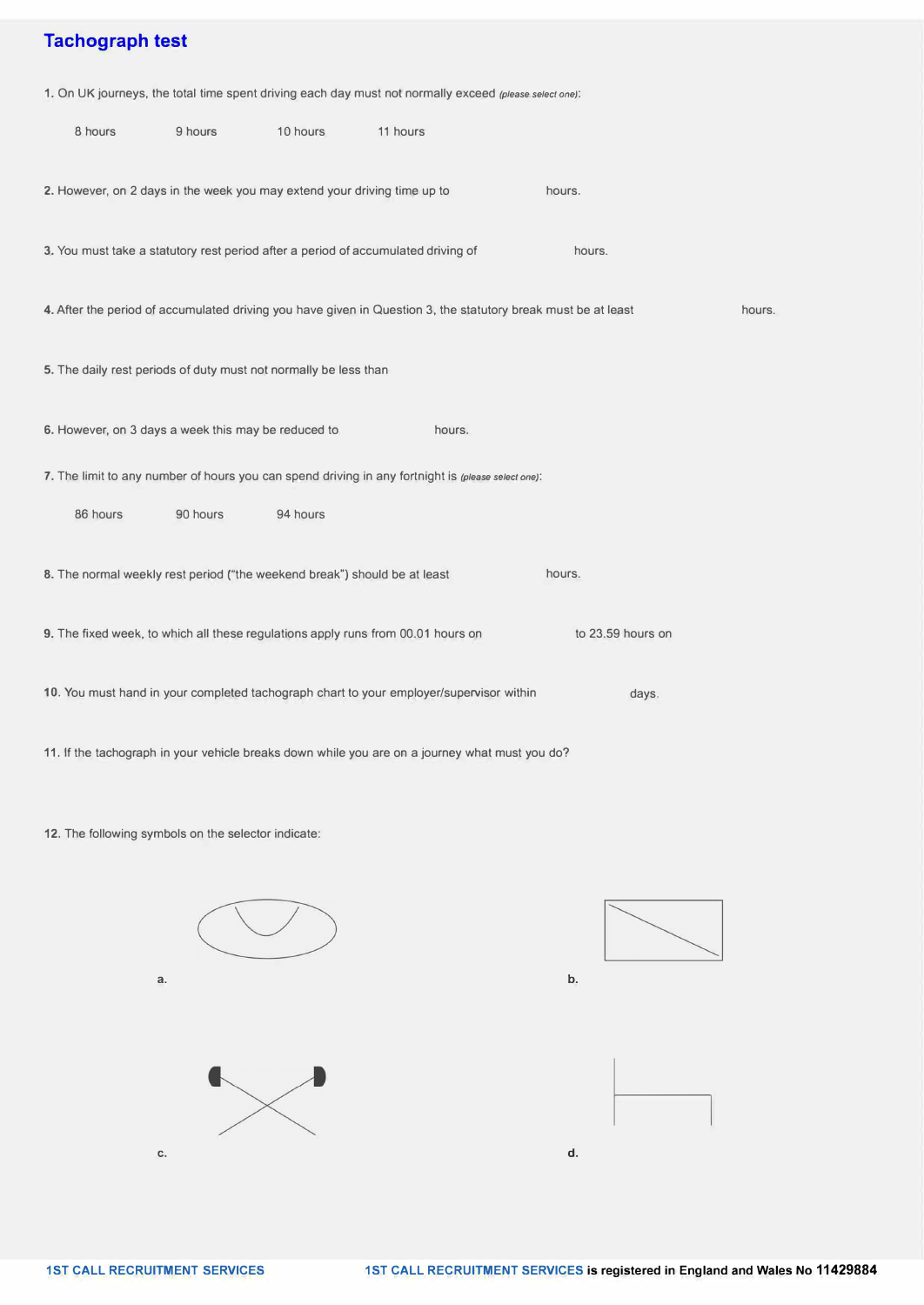### PAYEE (APPENDIX C) TERMS OF CONTRACT FOR SERVICES For Limited Company Contractors

#### Between

1st Call Recruitment Services (hereinafter called the Employment Business)

And \_\_\_\_\_\_\_\_\_\_\_\_\_\_\_\_\_\_\_\_\_\_\_\_ \_ \_ (hereinafter called the Company)

#### **a) Definitions**

a. In these Terms of Engagement the following definitions apply:

**'Assignment'** means the period during which the Company is engaged by the Employment Business to render services to the Client;

Client means the person, firm or corporate body requiring the services of the Company;

Company means the Limited Company engaged by the Employment Business to provide the services of its employees, officers or representatives to the Client;

Unless the context otherwise requires, references to the singular include the plural and references to the masculine include the feminine and vice versa.

2 The headings contained in these Terms are for convenience only and do not affect their interpretation.

### **b) The Contract**

- These terms constitute a contact for services between the Employment Business and the Company upon being signed on behalf of the Company and govern Assignments undertaken by the Company with the Client.
- No variation or alteration to these Terms shall be valid unless approved by a Director/Proprietor of the Employment Business in writing.
- For the avoidance of doubt these terms shall not be construed as a contract between any individual supplied or any representative of the Company and any of the liabilities of an employer arising out of the assignment shall be the liabilities of the Company.

### **c) Assignments**

- The failure by the Employment Business to obtain suitable Assignments for the Company shall not give rise to any liability on the part of the Employment Business. The Company recognises that there may be periods between Assignments when no work is available.
- The Company shall not be obliged to accept an Assignment offered by the Employment Business nor shall the Employment Business be obliged to offer ongoing Assignments to the Company.
- Upon the acceptance by the Company of an Assignment the Employment Business shall supply the Company with a Time Sheet specifying the duration of the Assignment, the identity of the Client, the hourly rate payable by the Employment Business and such expenses as may be agreed, the notice period and any other relevant information.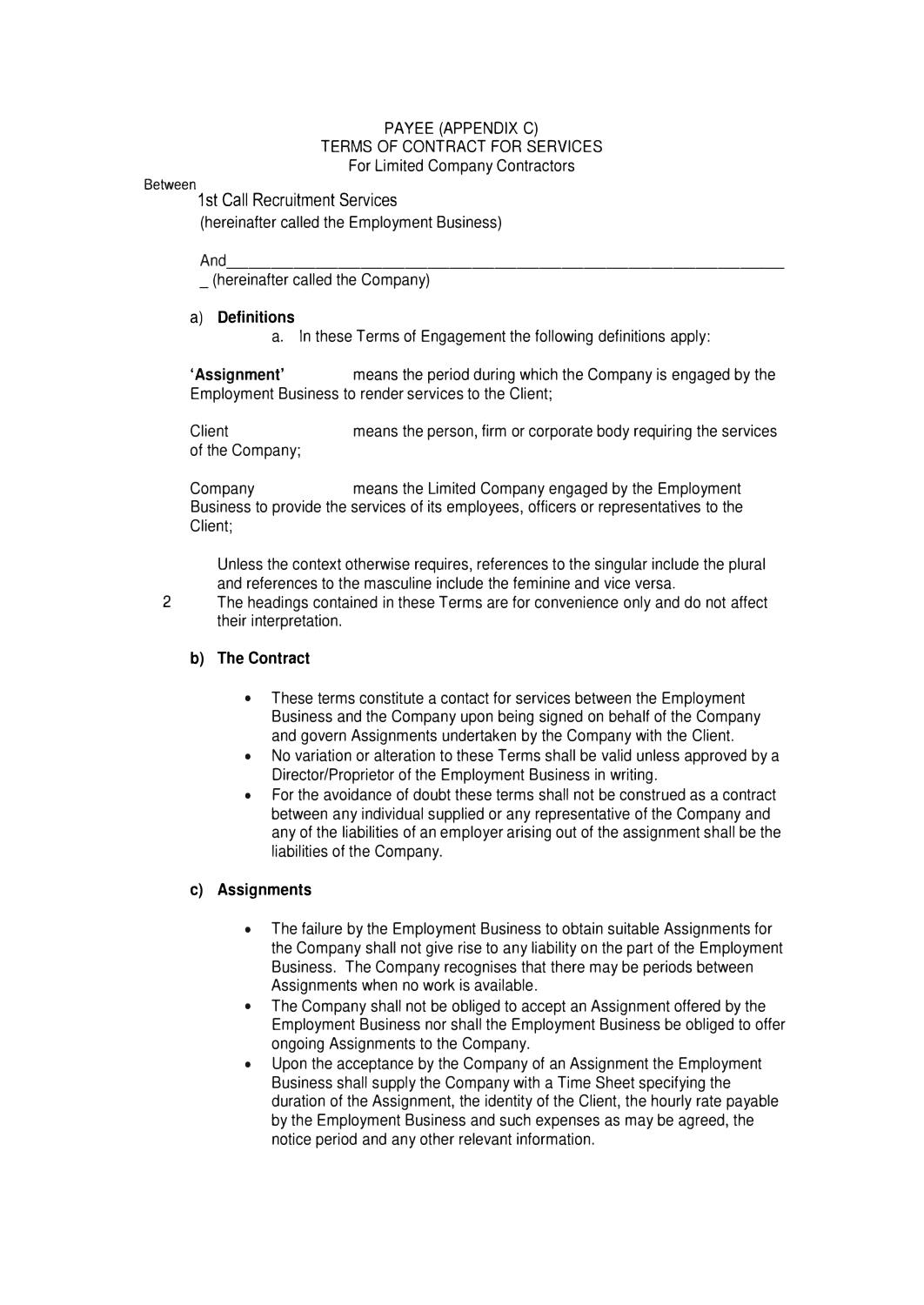### **d) Timesheets**

- At the end of each week of an Assignment (or at the end of the Assignment when an Assignment is for a period of less than one week or is completed before the end of the week) the Company shall deliver to the Employment Business the Employment Business's timesheet duly completed to indicate the number of hours worked by the Employment Business no later than ...................... on ........... following the week to which they relate. This timesheet must be accompanied by an invoice from the Company for the amount due from the Employment Business to the Company for the hours worked in that week. Such invoice should bear the Company's name, VAT number, and should state any VAT due on the invoice.
- The Employment Business shall not be obliged to pay any fees to the Company unless a signed timesheet and invoice have been properly submitted by the Company in accordance with sub-clause 4.1 of these Terms.

### **e) Fees**

- The Company will receive payment from the Employment Business for an Assignment at the rate agreed for Services for each hour worked by the Company, plus VAT where appropriate.
- The Company shall be responsible for any PAYE, Income Tax and National Insurance Contributions and any other taxes and deductions payable in respect of its employees, officers or representatives for any Assignment.
- All payments will be made to the Company (or the Company's agent on its behalf, if so agreed in writing).

### **f) Liability**

- The Company shall be liable for any loss, damage or injury to any party resulting from the negligent acts or omissions of its employees or officers during an Assignment.
- The Company shall ensure the provision of adequate Employer's Liability Insurance, Public Liability Insurance and any other suitable policies of insurance in respect of the Company and its employees or officers during an Assignment and shall make a copy of the policy available to the Employment Business upon request.

### **g) Company's obligations**

- The Company agrees on its own part and on behalf of its officers and employees as follows:
- Not to engage in any conduct detrimental to the interests of the Employment Business or the Client which includes any conduct tending to bring the Employment Business or Client into disrepute or which results in the loss of custom or business.
- To be present during the times or for the total number of hours during each day/and or week of the Assignment as may be agreed with the Employment Business or Client.
- To take all responsible steps to safeguard its own safety of any other person who may be affected by its actions on the Assignment.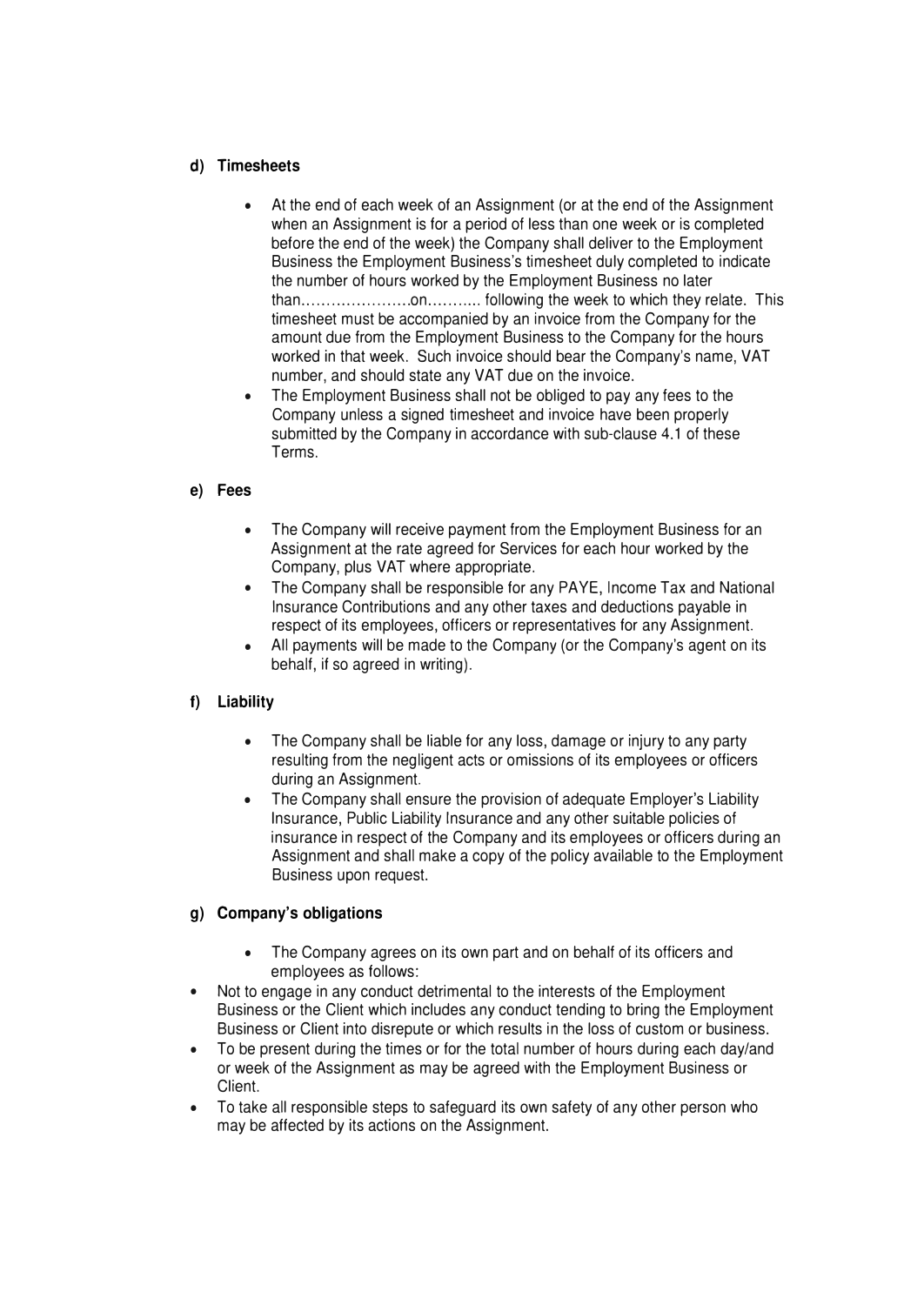- To comply with all statutory obligates and codes of practice to which the Company is subject in respect of its employees and offices including but not limited to the Working Time Regulations.
- To comply with any rules and obligations in force at the premises where services are performed during Assignments to the extent that they are reasonably applicable.
- To co-operate with the Client's staff and accept the direction of any person in the Client's organisation to whom it is required to report and comply with all reasonable and lawful instructions within the scope of the Assignment made by the Client.
- To furnish the Employment Business with any progress reports as may be requested from time to time.
- The Company's obligations to provide the services pursuant to these Terms shall be performed by such suitability qualified members of the Company's officers or employee at any time, subject to first notifying the Employment Agency of such substitution.
- Subject to prior notification being given to the Employment Business, the Company may also substitute its own performance of the services, whether by the assignment or sub-contracting of the services, providing that the Company, the Employment Business and the relevant Client are reasonably satisfied that the substitute, assignee or sub-contractor has the necessary skills, qualifications or resources and personnel to provide the said service to the required standard and the terms of any such assignment or sub-contract are such as to enable each party to perform and comply with its obligations under this Agreement.
- To notify the Employment Business forthwith in writing if it should become insolvent, dissolved or subject to a winding up petition.
- To comply with all the requirement of VAT legislation and the Companies Act 1981.

### **1. Acknowledgement**

a. The Company acknowledges that all copyright, trademarks, patents and other intellectual property rights deriving from services carried out by the Company and its employees or officers for the Client during the Assignment shall belong to the Client.

## **2. Computer Equipment Warranty**

1. The Company shall ensure that any computer equipment and associated software, which it provides to its employees or offices for the purpose of providing the services, contains anti-virus protection with the latest released upgrade from time to time and will be Year 2000 compliant.

### **a) Confidentiality**

- a. In order to protect the confidentiality and trade secrets of any Client and the Employment Business and without prejudice to every other duty, to keep secret all information given to it or gained in confidence, the Company agrees on its own part and on behalf of its employees and officers as follows:
- 8. Not at any time whether during or after an Assignment (unless expressly so authorised by the Client or the Employment Business as a necessary part of the performance of its duties) to disclose to any person or to make use of any of the trade secrets or confidential information of the Client;
- 9. To deliver up to the Client or the Employment Business (as directed) at the end of each Assignment all documents and other materials belonging to the Client (and all copies) which are in its possession including documents and other materials created by its or the employees or officers during the course of the Assignment;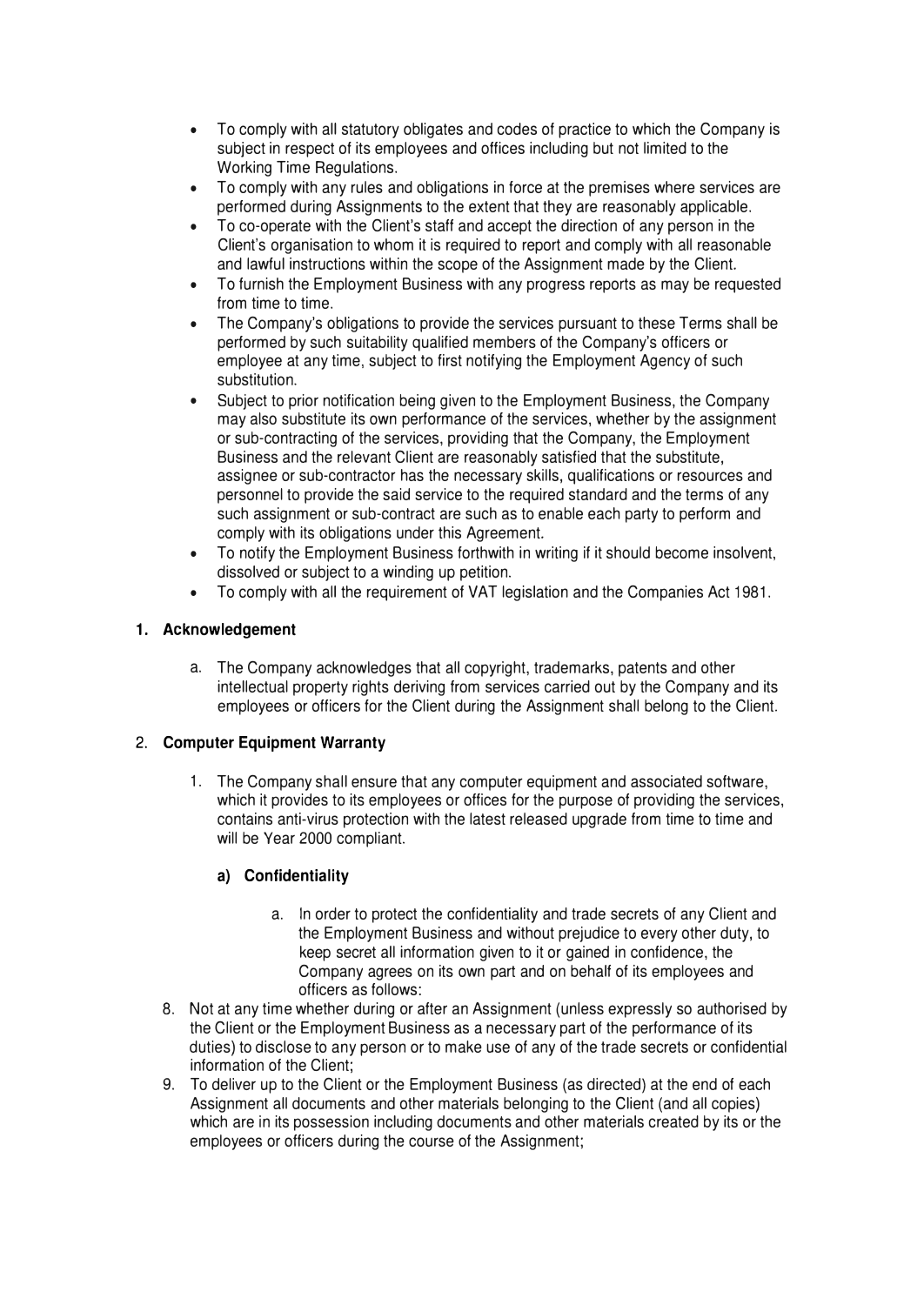10. Not at any time to make any copy, abstract, summary or precis of the whole or any part of any document or other material belonging to the Client except when required to do so in the course of its duties under an Assignment, in which event any such item shall belong to the Client or the Employment Business as appropriate.

## **b) Termination**

- 1. An Assignment may be terminated by the Employment Business or the Company giving the other party in writing the period of notice specified in the assignment confirmation note.
- 2. Notwithstanding sub-clauses 11.1 and 11.5 of this Agreement, where required by the Client, the Employment Business may without notice and without liability instruct the Company to cease work on Assignment at any time, where:
- 10 the Company has acted in breach of the rules and regulations applicable to the Client's own staff;
- 11 the Client reasonably believes that the Company has not observed any condition of confidentiality applicable to the Company from time to time; or
- 12 The Company becomes insolvent, dissolved or subject to a winding up petition
- 13 For any reason the Company proves unsatisfactory to the Client.
	- Failure by the Company to give notice of termination as required in the assignment confirmation note shall constitute a breach of contract and shall entitle the Employment Business to claim damages from the Company for any resulting loss suffered by the Employment Business.
	- If the Company's employees are unable for any reason to work on an assignment the Company should inform the Employment Business by no later than 1 0.00am on the first day of absence to enable alternative arrangement to be made.
	- The Company acknowledges that the continuation of an Assignment is subject to, and conditioned by the continuation of the contract entered into between the Employment Business and the Client. In the event that the contract between the Employment Business and the Client is terminated for any reason the Assignment shall cease with immediate effect without liability to the Company.

### **c) Obligations**

1. The Company warrants that he/she understands relevant obligations under the Working Time Regulations 1998 as amended and undertakes to only accept assignments which would not cause him/her to infringe those regulations.

### **d) Law**

2. These terms are governed by the law of the country and the exclusive jurisdiction of the Courts of the country in which the Employment Business has its operation address.

I understand and agree to the above Terms of Engagement.

# DIRECTOR --------------------- ------

Signed on behalf of \_\_\_\_\_\_\_\_\_\_\_\_\_\_\_\_\_ Ltd (Company)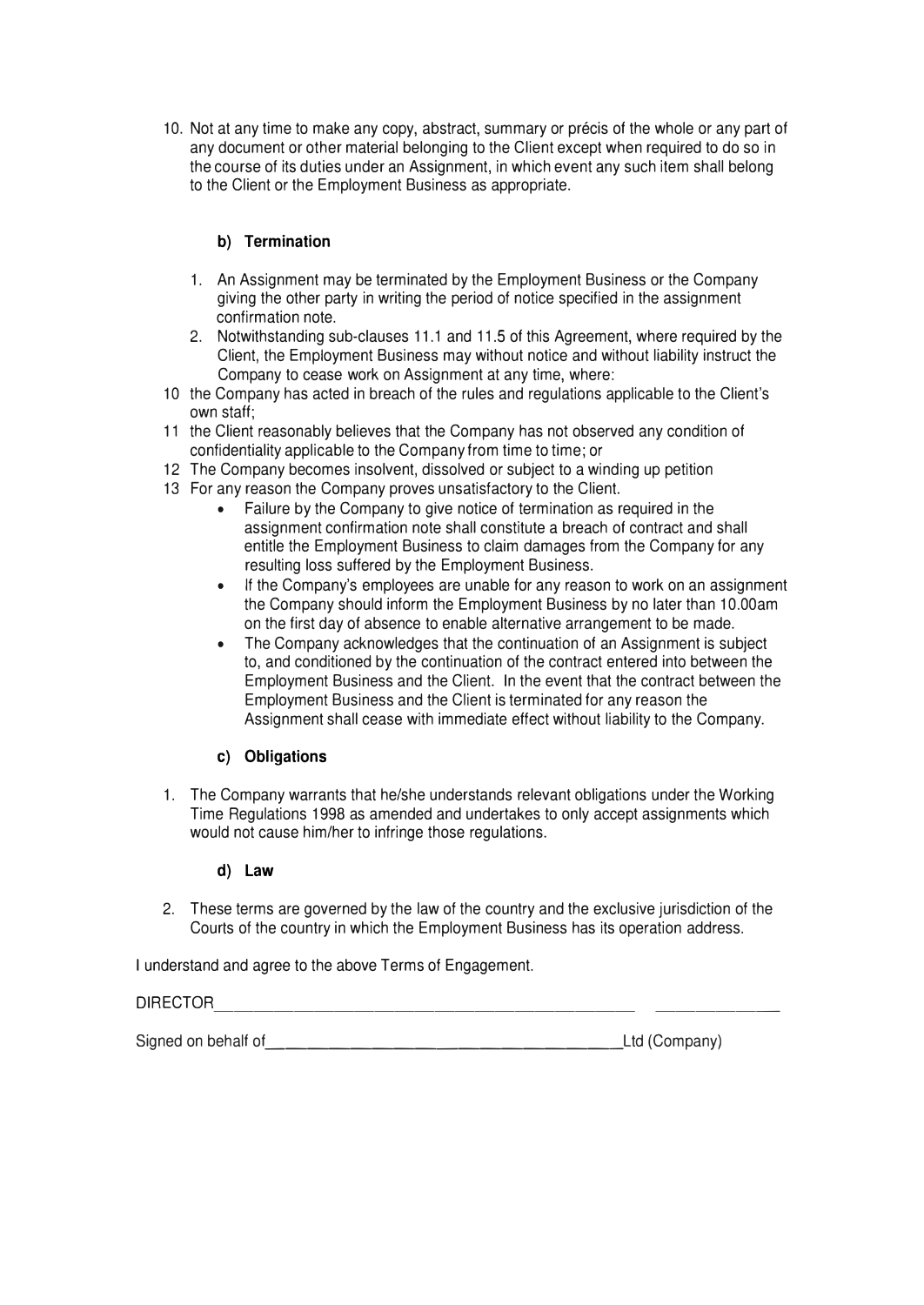### **48 Hour opt out agreement**

#### **1. DEFINITIONS**

**1.1.** In this Agreement the following definitions apply:-

**"Assignment"**  means the period during which the Worker is engaged to render services to the Client.

**"Client"**  means the person, firm or corporate body engaging the services of the Worker. means 1st Call Recruitment Services of.

**"Employment Business"**  means you.

**"Temporary Worker"**  means an average of 48 hours each week calculated over a 17 - 26 week reference period.

**"Working Week"** 

- **1.2.** References to the singular include the plural and references to the masculine include the feminine and vice versa.
- **1.3.** The headings contained in this Agreement are for convenience only and do not affect their interpretation.

#### **2. RESTRICTION**

**2.1.** The Working Time Regulations 1998 provide that the Temporary Worker shall not work on an Assignment with the Client in excess of the Working Week unless s/he agrees in writing that this limit should not apply.

#### **3. CONSENT**

**3.1.** The Temporary Worker hereby agrees that the Working Week limit shall not apply to any Assignment given provided by 1st Call Recruitment Services.

#### **4. WITHDRAWAL OF CONSENT**

- **4.1.** The Temporary Worker may end this Agreement by giving the Employment Business 1 week notice in writing.
- **4.2.** For the avoidance of doubt, any notice bringing this Agreement to an end shall not be construed as termination by the Temporary Worker of an Assignment with a Client.
- **4.3.** Upon the expiry of the notice period set out in clause 4.1 the Working Week limit shall apply with immediate effect.

#### **5. THE LAW**

**5.1.** These Terms are governed by the law of England and are subject to the exclusive jurisdiction of the Court of England.

| Please complete signature:           | Name:                                                                        |
|--------------------------------------|------------------------------------------------------------------------------|
|                                      | Date:                                                                        |
| <b>1ST CALL RECRUITMENT SERVICES</b> | 1ST CALL RECRUITMENT SERVICES is registered in England and Wales No 11429884 |